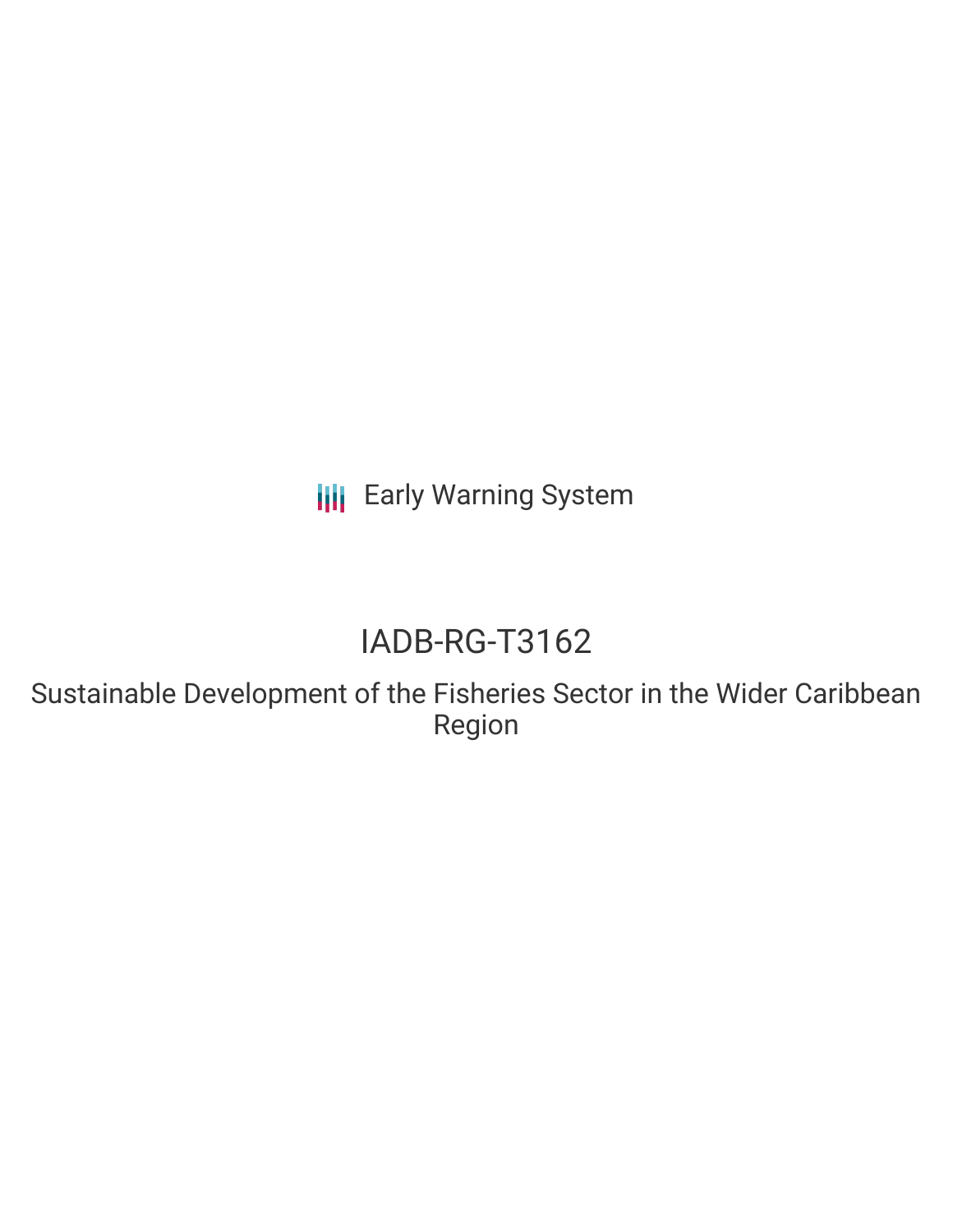

#### **Quick Facts**

| <b>Countries</b>               | Dominican Republic, Suriname           |
|--------------------------------|----------------------------------------|
| <b>Financial Institutions</b>  | Inter-American Development Bank (IADB) |
| <b>Status</b>                  | Active                                 |
| <b>Bank Risk Rating</b>        | C                                      |
| <b>Voting Date</b>             | 2018-12-04                             |
| <b>Borrower</b>                | Regional                               |
| <b>Sectors</b>                 | Climate and Environment                |
| <b>Investment Type(s)</b>      | Grant                                  |
| <b>Investment Amount (USD)</b> | $$0.92$ million                        |
| <b>Project Cost (USD)</b>      | \$ 0.92 million                        |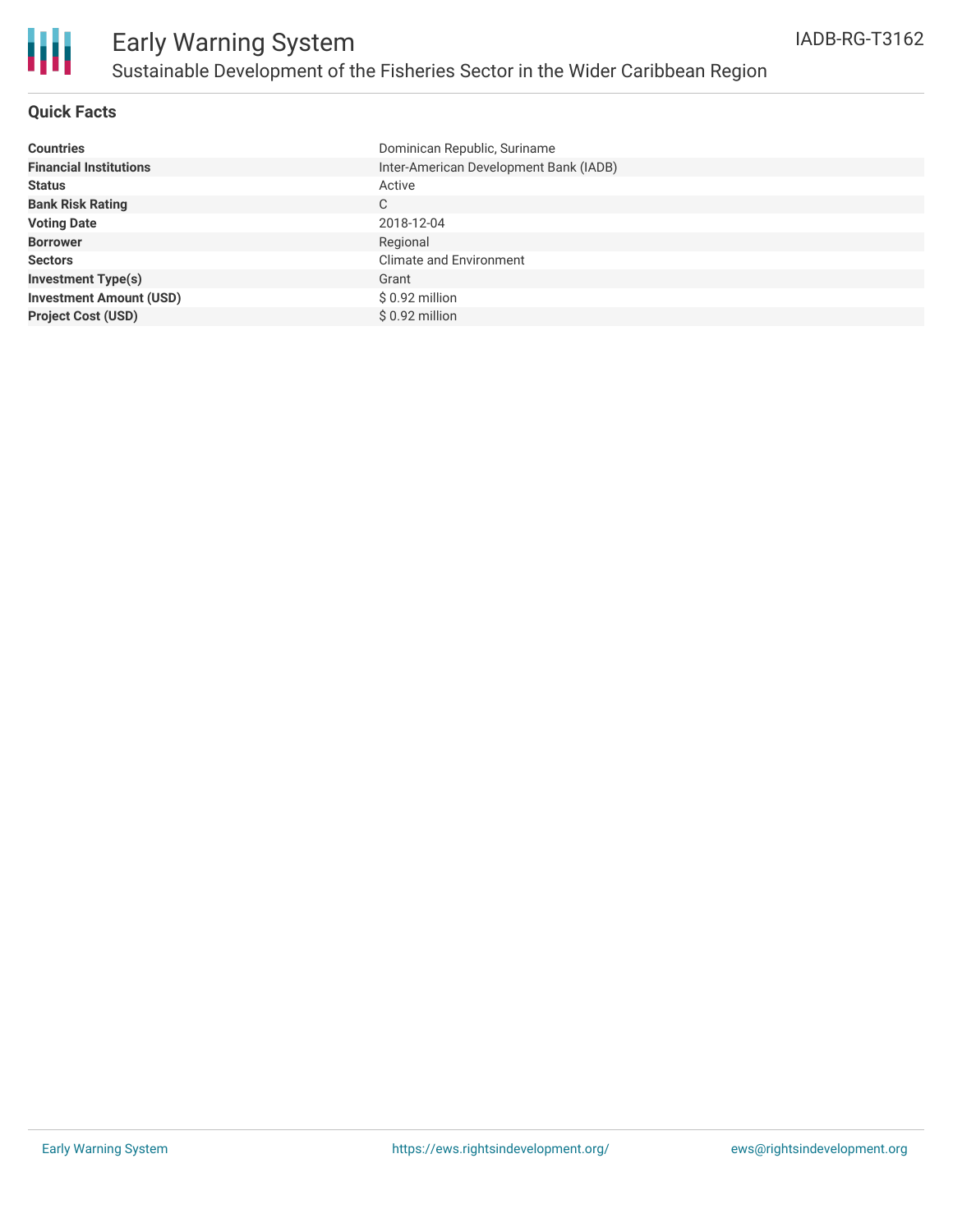

# Ш

### Early Warning System Sustainable Development of the Fisheries Sector in the Wider Caribbean Region

#### **Project Description**

According to the bank, the objective of this TC is to contribute to the development of sustainable fishery business plans for the artisanal fishing sectors in Suriname and the Dominican Republic. This will be achieved by identifying opportunities for the economic progress of artisanal fishing communities tied to new approaches to encourage sustainable fishery practices and private sector engagement. The TC will also provide recommendations for strengthen regulatory and institutional fishery framework in both countries and promote dialogue and knowledge dissemination in the mentioned sector.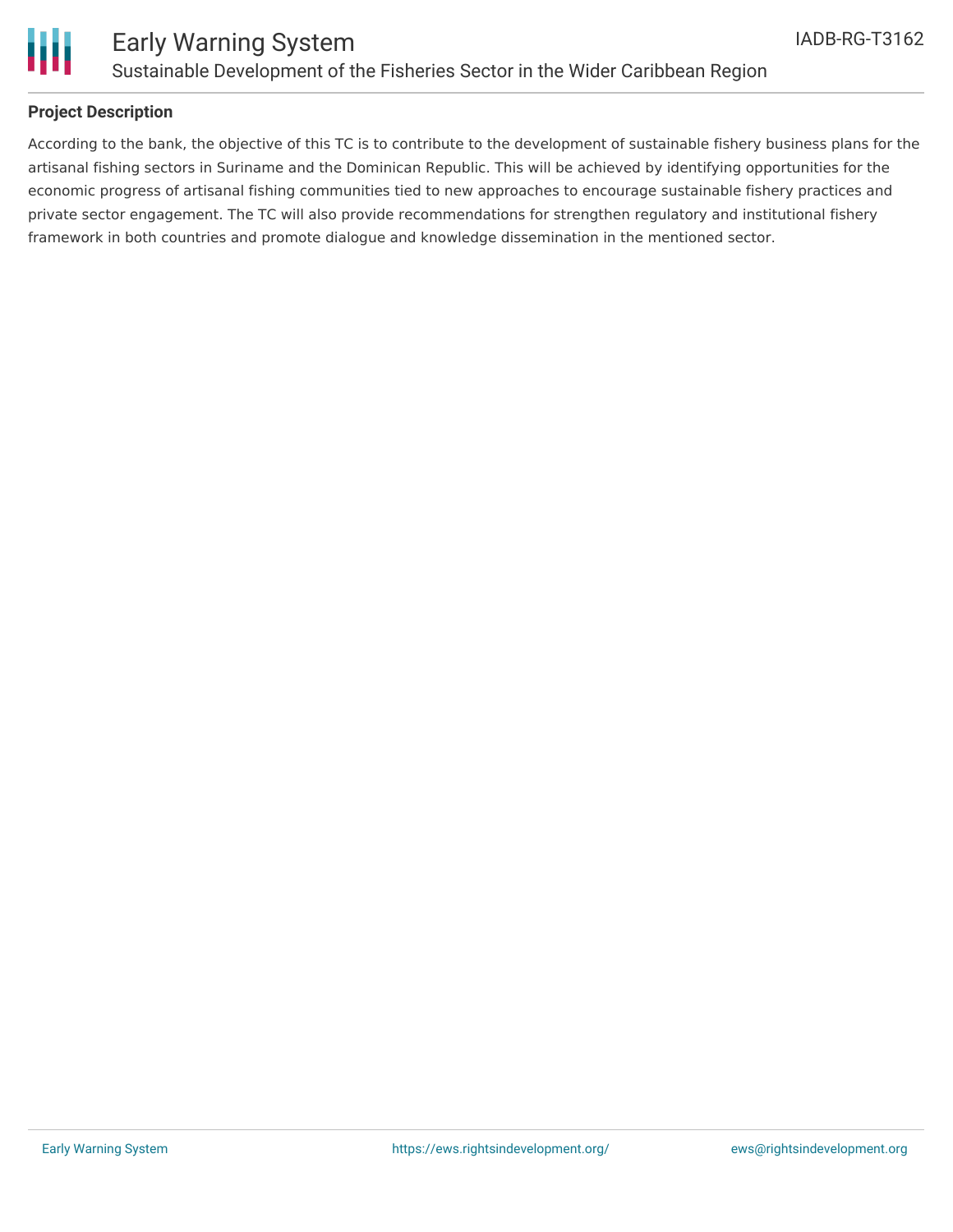

## Early Warning System Sustainable Development of the Fisheries Sector in the Wider Caribbean Region

#### **Investment Description**

• Inter-American Development Bank (IADB)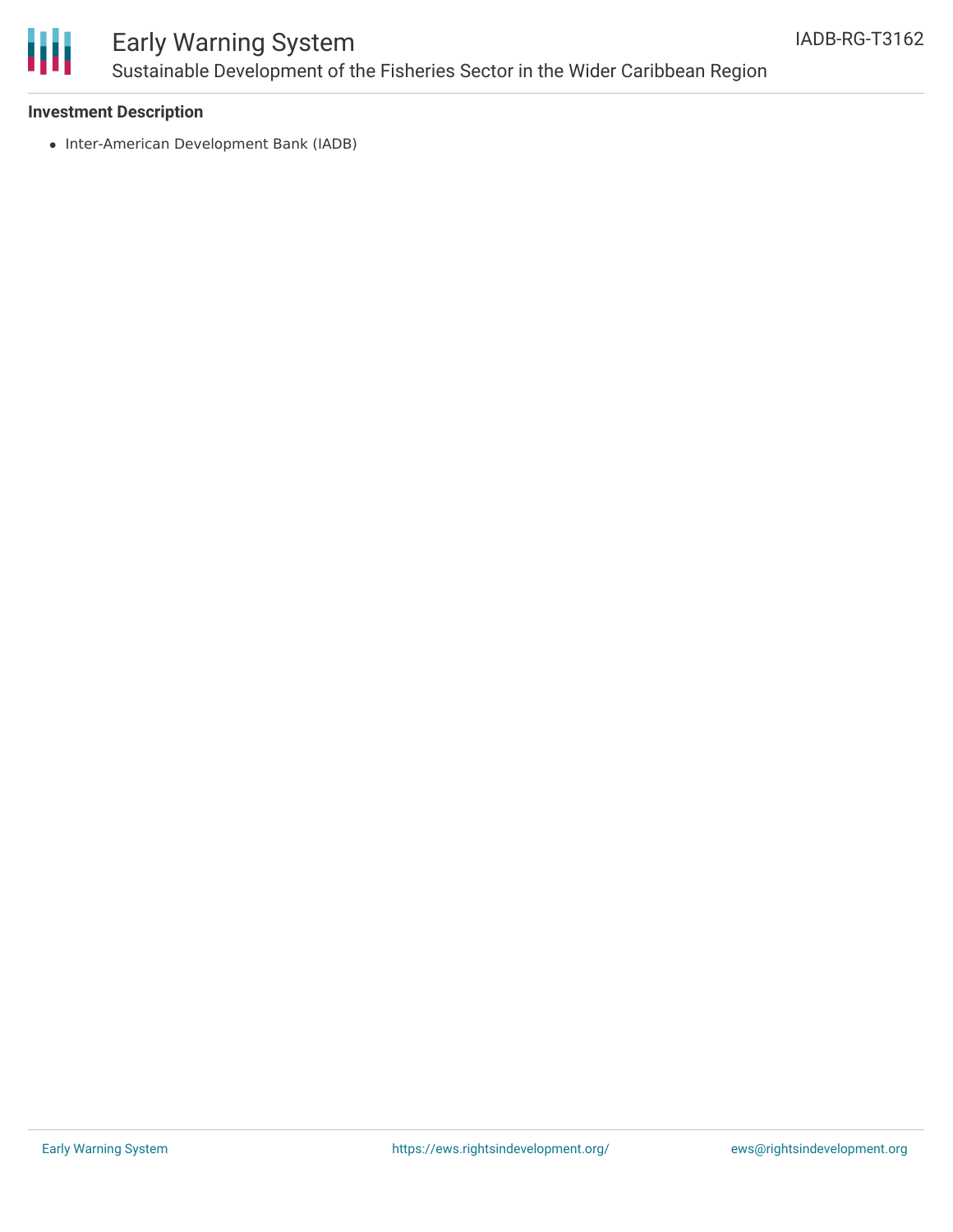

#### **Contact Information**

#### ACCOUNTABILITY MECHANISM OF IADB

The Independent Consultation and Investigation Mechanism (MICI) is the independent complaint mechanism and fact-finding body for people who have been or are likely to be adversely affected by an Inter-American Development Bank (IDB) or Inter-American Investment Corporation (IIC)-funded project. If you submit a complaint to MICI, they may assist you in addressing the problems you raised through a dispute-resolution process with those implementing the project and/or through an investigation to assess whether the IDB or IIC is following its own policies for preventing or mitigating harm to people or the environment. You can submit a complaint by sending an email to MICI@iadb.org. You can learn more about the MICI and how to file a complaint at http://www.iadb.org/en/mici/mici,1752.html (in English) or http://www.iadb.org/es/mici/mici,1752.html (Spanish).